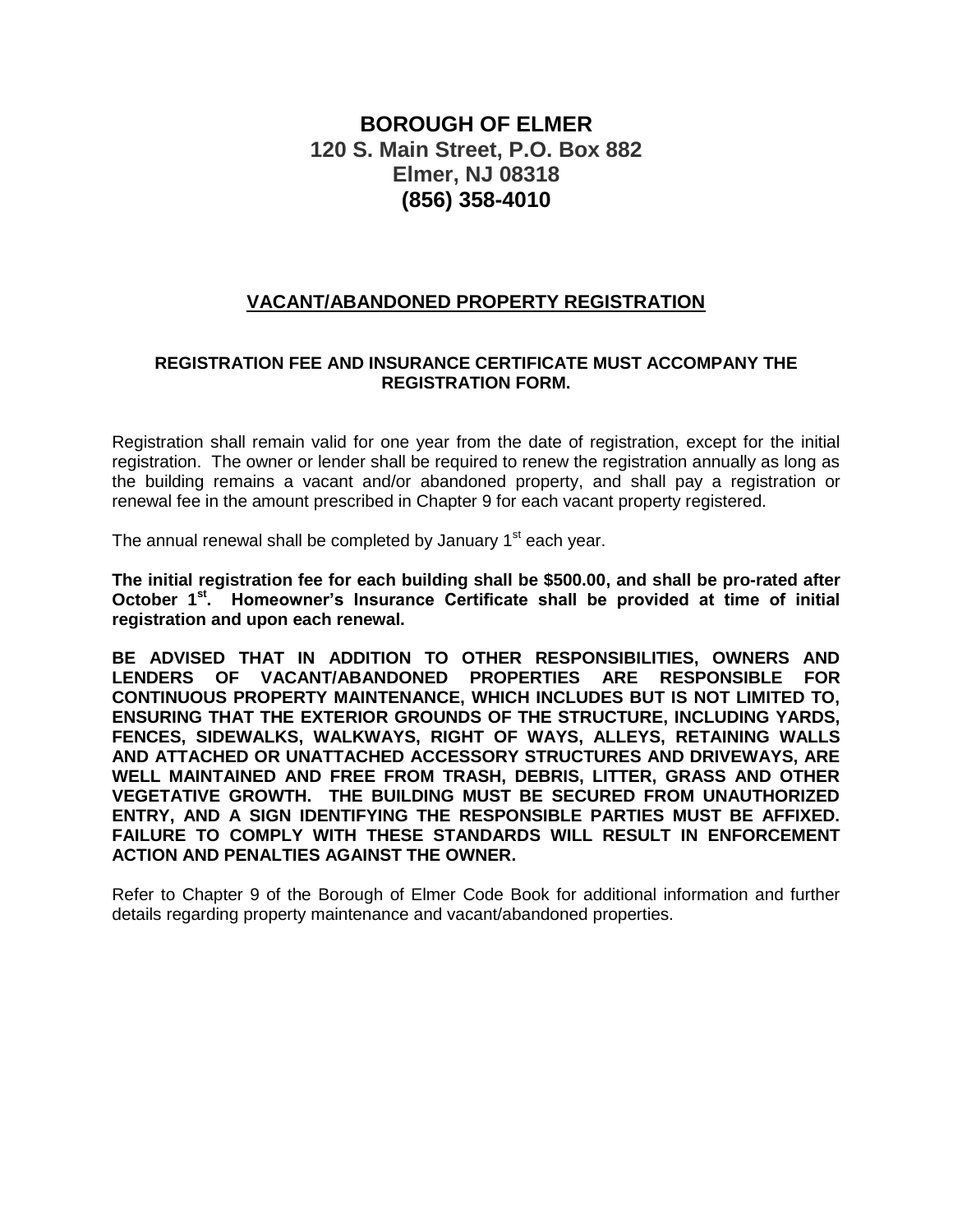## **Vacant/Abandoned Property Registration**

|                                                                                       | The Borough of Elmer<br>120 S. Main Street, P.O. Box 882<br>Elmer, New Jersey 08318<br><b>Code Enforcement Office</b><br>Phone: (856) 856-358-4010 ext. 114 Fax: (856) 856-358-8019 |                                                                                                                         |  |  |  |
|---------------------------------------------------------------------------------------|-------------------------------------------------------------------------------------------------------------------------------------------------------------------------------------|-------------------------------------------------------------------------------------------------------------------------|--|--|--|
|                                                                                       |                                                                                                                                                                                     |                                                                                                                         |  |  |  |
| <b>Property Address:</b>                                                              |                                                                                                                                                                                     |                                                                                                                         |  |  |  |
| <b>Owner's Information:</b>                                                           |                                                                                                                                                                                     |                                                                                                                         |  |  |  |
| Name:                                                                                 |                                                                                                                                                                                     |                                                                                                                         |  |  |  |
| <b>Street Address:</b>                                                                |                                                                                                                                                                                     |                                                                                                                         |  |  |  |
| City, State, Zip:                                                                     |                                                                                                                                                                                     |                                                                                                                         |  |  |  |
| Phone:                                                                                |                                                                                                                                                                                     | Cell: <b>Cell</b> Service and Cell Service and Cell Service and Cell Service and Cell Service and Cell Service and Cell |  |  |  |
| Email Address:                                                                        |                                                                                                                                                                                     |                                                                                                                         |  |  |  |
| <b>Emergency Contact or Responsible Agent (24 HOURS A DAY) Located in New Jersey:</b> |                                                                                                                                                                                     |                                                                                                                         |  |  |  |
| Name:                                                                                 |                                                                                                                                                                                     |                                                                                                                         |  |  |  |
| <b>Street Address:</b>                                                                |                                                                                                                                                                                     |                                                                                                                         |  |  |  |
| City, State, Zip:                                                                     |                                                                                                                                                                                     |                                                                                                                         |  |  |  |
| Phone:                                                                                |                                                                                                                                                                                     | Cell: <u>__________________</u>                                                                                         |  |  |  |
| Email Address:                                                                        |                                                                                                                                                                                     |                                                                                                                         |  |  |  |
|                                                                                       | Lender/Lien Holder/Mortgage Company/Trustee:                                                                                                                                        |                                                                                                                         |  |  |  |
| Name:                                                                                 |                                                                                                                                                                                     |                                                                                                                         |  |  |  |
| Address:                                                                              |                                                                                                                                                                                     |                                                                                                                         |  |  |  |
| Phone:                                                                                |                                                                                                                                                                                     |                                                                                                                         |  |  |  |
| <b>Contact Name:</b>                                                                  |                                                                                                                                                                                     |                                                                                                                         |  |  |  |
|                                                                                       |                                                                                                                                                                                     | Email: 2008 2010 2010 2011 2022 2023 2024 2022 2022 2023 2024 2022 2023 2024 2022 2023 2024 2025 2026 2027 20           |  |  |  |
| Account No.:                                                                          |                                                                                                                                                                                     |                                                                                                                         |  |  |  |